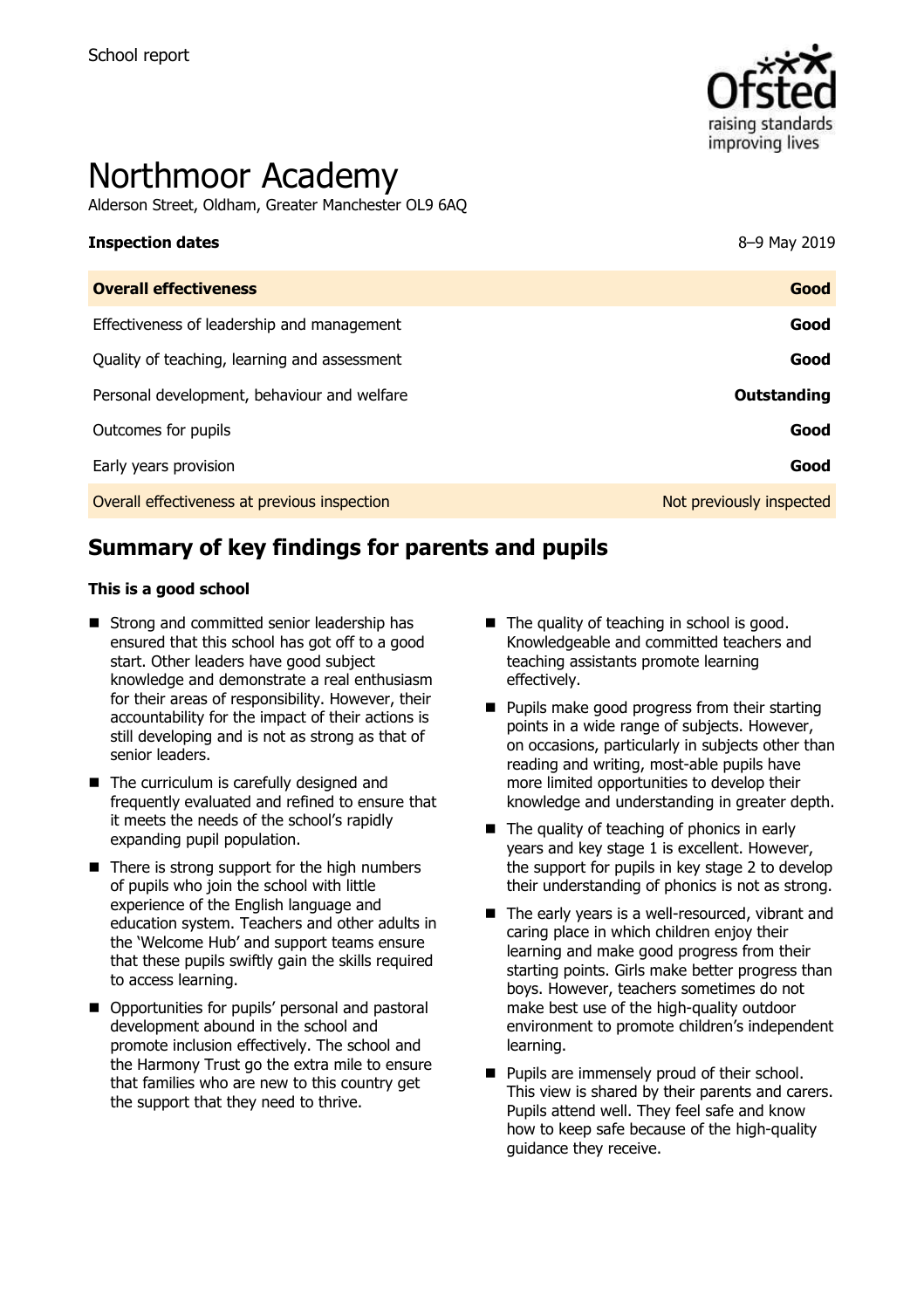

# **Full report**

### **What does the school need to do to improve further?**

- $\blacksquare$  Enhance the quality of leadership and management of the school, by strengthening subject leaders' accountability for the monitoring and evaluation of the quality of teaching and learning in their subjects.
- $\blacksquare$  Heighten the quality of teaching and learning in school, by ensuring that teachers:
	- provide the challenge that most-able pupils need to develop their knowledge and understanding at greater depth in subjects other than reading and writing
	- in early years routinely make the best use of the outdoors to promote children's progress, particularly that of boys, and develop children's confidence to learn independently.
- Further accelerate pupils' progress in reading, by:
	- ensuring that pupils experience an increasingly wide range of books and reading materials to help them to develop the range of their vocabulary
	- building on the excellent practice of the teaching of phonics in early years and key stage 1, to ensure that pupils in key stage 2 develop a secure knowledge of phonics.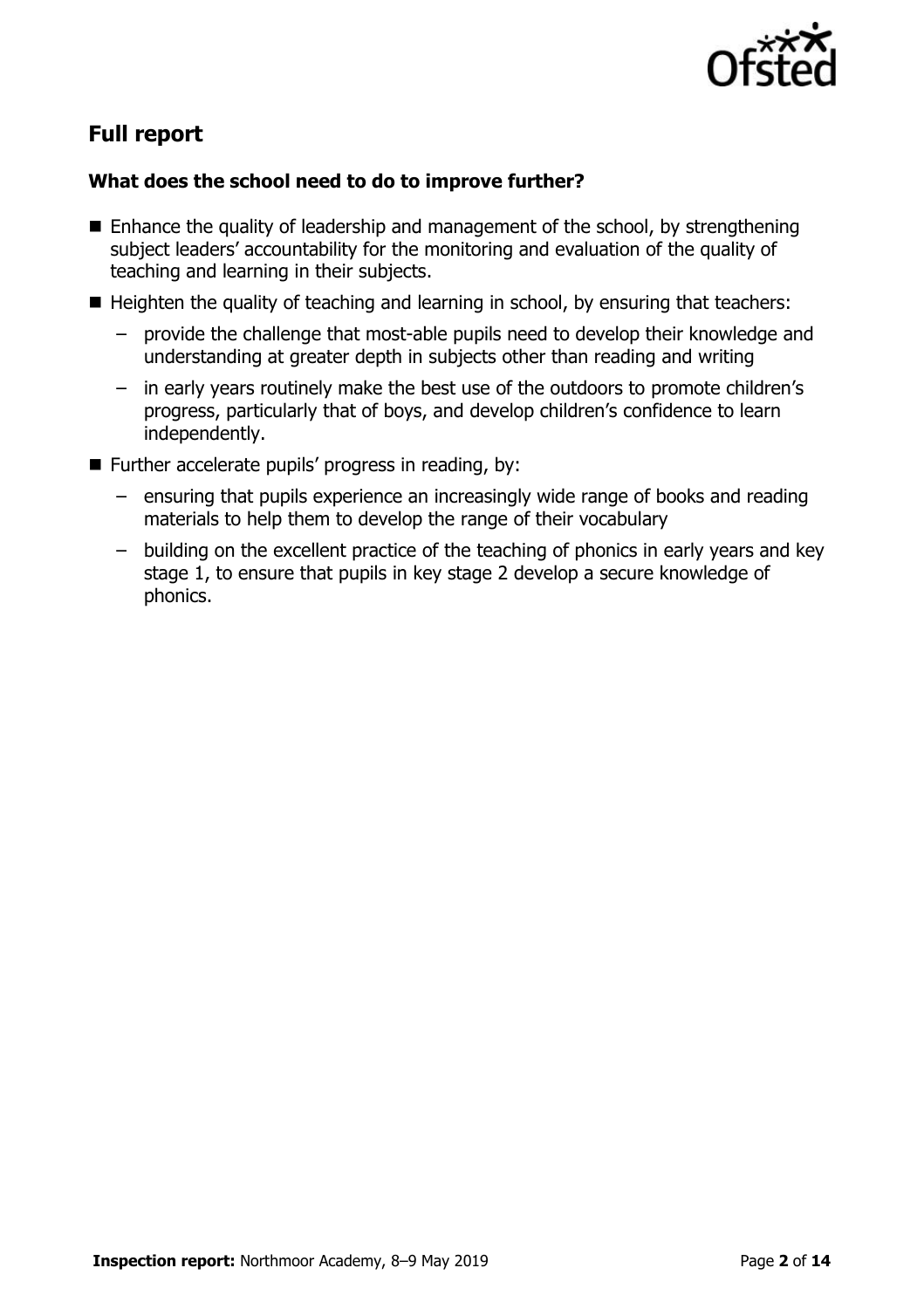

## **Inspection judgements**

#### **Effectiveness of leadership and management Good**

- $\blacksquare$  This was the first inspection of the academy since it was established. It has grown rapidly in size. It is a harmonious place of learning of which the community can be rightly proud.
- Senior leaders are tenacious in their detailed evaluation of pupils' progress and attainment. Leaders are also rigorous in checking the quality of teaching. This ensures that they have an accurate and honest understanding of the school's strengths and weaknesses.
- Leaders have developed an aspirational vision for the school that reflects their high expectations. They work closely as a team with staff, trustees and trust officers to carefully plan the development of the school. As a result, the school development plans contain clearly identified and appropriate priorities for improvement.
- The leadership of subjects is good, particularly in English, mathematics and phonics. The leadership for pupils with special educational needs and/or disabilities (SEND) is also good. Subject leaders keep up to date and informed about developments in their subjects through regular attendance at external and trust-based training events. Subject leaders have begun to take appropriate actions to further refine the curriculum, and sharpen the sequencing of when knowledge is taught, in order to promote pupils' learning. However, it is too early to see the impact of these refinements.
- $\blacksquare$  Subject leaders have a good understanding of how well the contents of their subject curriculums are taught because they regularly check pupils' books and observe teaching. Subject leaders receive good administrative support to collate pupils' attainment and progress information. However, their accountability for the evaluation of this information and the impact of their actions on pupils' learning is not fully developed. Senior leaders are taking appropriate actions to address this.
- Leaders place pupils' welfare, including their social, moral, cultural and economic education, at the heart of all that they do. This is reflected in the school's motto of 'believe, achieve, succeed', which permeates all aspects of school life. It is also strongly promoted in the school's development programme, 'The Harmony Pledge'.
- An exceptionally high proportion of pupils join the school shortly after entering the country. They are helped to settle quickly into the school and local community due to the support and guidance they receive to develop their cultural capacity. Many displays around the school celebrate the diversity of pupils' cultural heritage by proudly displaying the flags of their home countries and the range of different languages spoken. Pupils swiftly develop a strong understanding of the values needed to positively contribute to British society as well as wider global society. This is because of the good quality of the curriculum that they are taught.
- Leaders demonstrate a deep understanding of the barriers to learning faced by pupils. Leaders' appropriate use of the pupil premium funding ensures that disadvantaged pupils make good progress from their starting points. Leaders' actions include a strong focus on building pupils' skills in reading and numeracy to allow them to confidently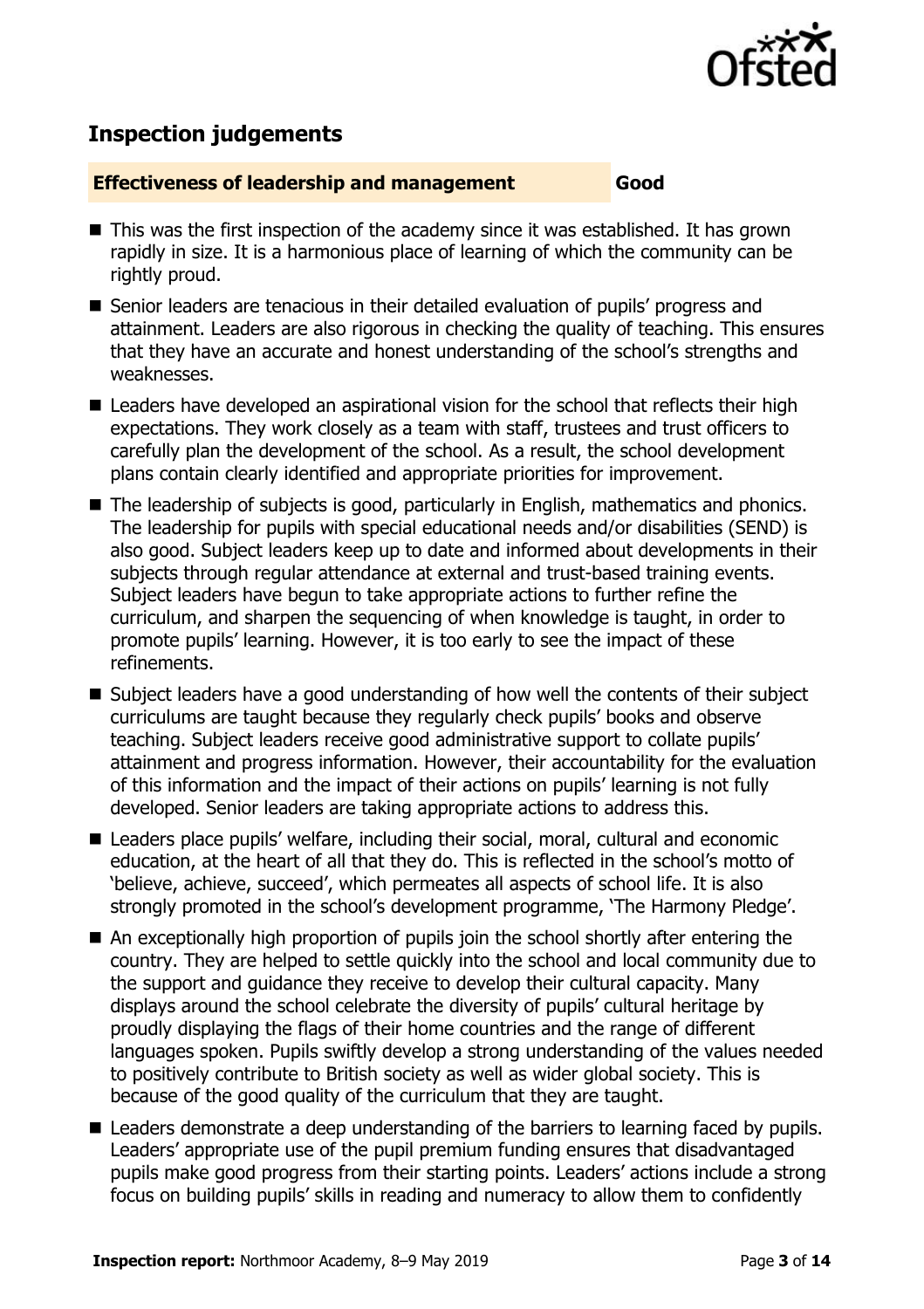

access learning in other areas of the curriculum. Pupils also have access to a range of other support. This includes a well-supervised and family-focused breakfast club, specialist support from a resident multi-agency team in school, and participation in educational visits to the theatre, museums and outdoor education events. Technology resources are paid for by pupil premium funding and provide further enrichment to disadvantaged pupils' education.

- Leaders' good use of the additional primary school physical education (PE) and sport funding has given the pupils opportunities to participate in a range of sporting activities and supported them to adopt healthier lifestyles. The school runs the 'daily mile' with ever-increasing participation by pupils. Leaders use the additional funding effectively to provide a rich diet of sporting opportunities. These include sports clubs for multi-skills and a football club run by specialist trainers, as well as a yoga club. Clubs are well attended. Funding is used well to develop staff knowledge of effective strategies to teach sport. Funding has also increased competitive sporting opportunities for pupils to participate in local sports tournaments.
- There are highly effective systems to track and respond quickly to any absence. The school's pastoral support team plays a key role in this. The meticulous analysis of attendance allows leaders to identify those at risk and to implement effective actions to head off many absences. These actions include the appointment of an interpreter to promote parents' and carers' understanding of the expectation of pupils' good attendance.
- The school's curriculum is well designed to be broad and balanced and meet the needs of pupils. It meets the agreed requirements set out in the school's funding agreement. There is careful consideration of how the curriculum is implemented. This strongly supports pupils who arrive in the school with little experience of the English education system. They receive the appropriate guidance and teaching that they need to gain the necessary skills to access learning.
- The curriculum promotes British values well. It equips pupils with the skills that they need to continue to learn in their next stages of education. Leaders continue to refine the school's curriculum in order to systematically develop pupils' knowledge and skills.
- Leaders make good use of the additional funding that they receive for pupils with SEND. The special educational needs coordinator (SENCo) is very knowledgeable and experienced. She ensures that support for pupils is carefully planned, well organised and effective in promoting pupils' good progress. Parents are given good information about their children's progress.
- Parents are well informed about life in school and their children's progress through a wide range of communications. Parents flock to the school at the start and end of the day. The well-attended, family-oriented breakfast club exemplifies the inclusive nature of the school. Pupils are well set for a day of learning. The breakfast club also provides parents with a point of contact that cements the bridge of trust between home and school. Parents overwhelmingly support the school. This is exemplified in comments such as: 'Northmoor Academy is an amazing school. What they have done for my children is outstanding. All the staff at Northmoor are so kind, caring and always there for you and your child no matter what.'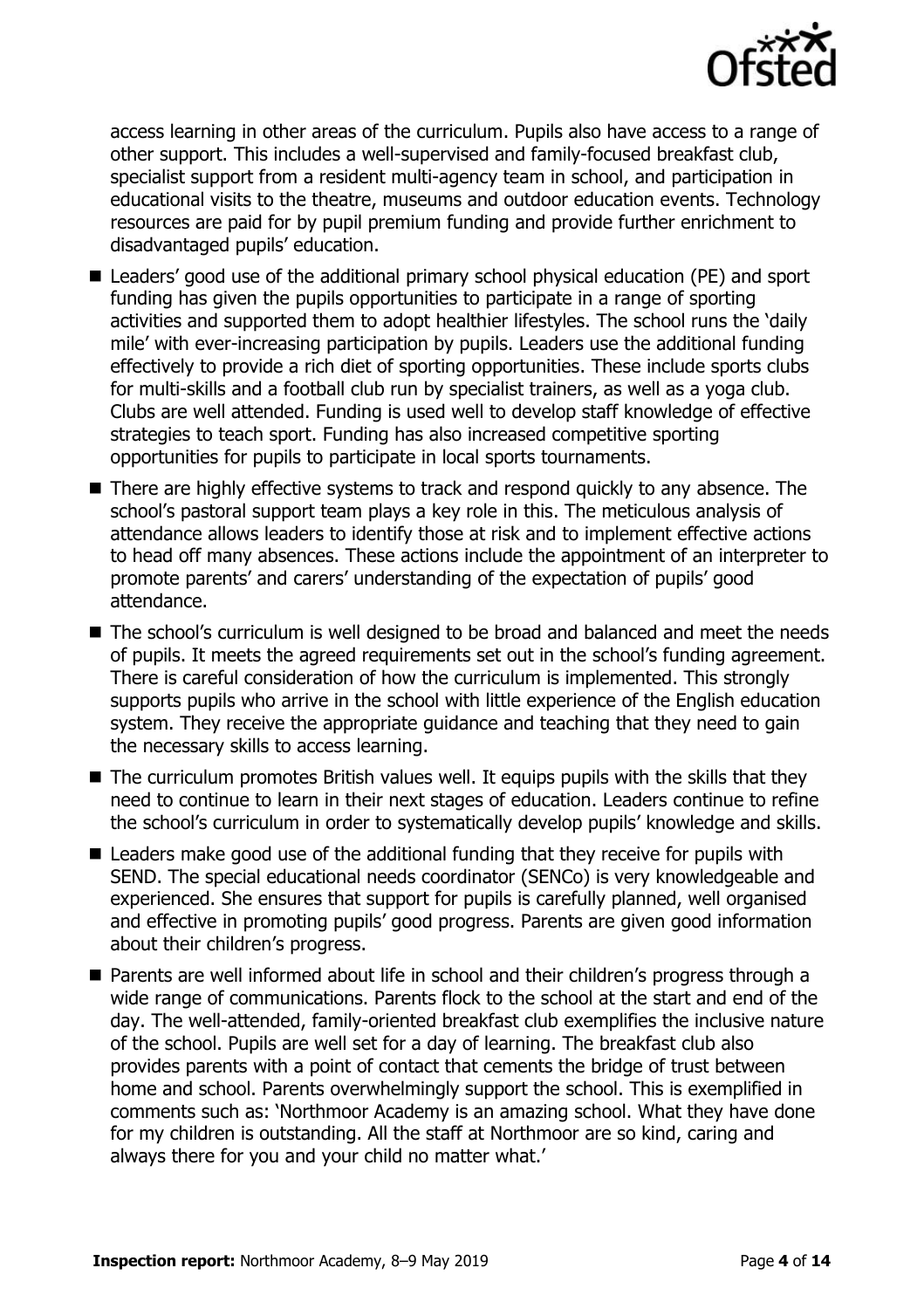

#### **Governance of the school**

- The governance of the school is effective.
- Many trustees possess professional skills and use them well to check and hold leaders stringently to account for the impact of their actions. Trustees share the leaders' vision, commitment and high expectations. The trustees know their school well because of the quality of the information they receive from senior leaders and officers. Additionally, trustees make effective use of their frequent and purposeful visits to the school to see staff and pupils at work and to check the accuracy of the information they receive.
- Trustees have overseen considerable investment in the school. This includes the provision of additional temporary leadership and administrative capacity during the first years of operation. This deliberate strategy has allowed senior leaders to focus their efforts successfully on ensuring good-quality teaching and learning.

#### **Safeguarding**

- The arrangements for safeguarding are effective.
- Leaders and trustees have ensured that safeguarding arrangements are fit for purpose and are followed meticulously. Statutory checks are carried out on the suitability of staff to work with children. The statutory checks on all leaders and trustees are completed to ensure that they are suitable to hold leadership and management positions in an academy.
- Leaders have taken appropriate actions to ensure that the school is a safe and secure place in which pupils can learn. Carefully controlled access ensures that pupils remain safe and secure during their time in school and that parents and the community have appropriate access to engage in school life.
- Well-trained staff have up-to-date knowledge of safeguarding. They are vigilant about the potential risks that pupils may face, including those arising from extremism or the online world. Records are fit for purpose and meticulously kept. Leaders share information with parents and appropriate authorities effectively to ensure pupils' safety.
- Trustees have ensured that appropriate monitoring and filtering arrangements are in place for the school's internet connection.

#### **Quality of teaching, learning and assessment Good**

- Leaders engage in well-considered and careful recruitment of teachers. Many teachers have a proven track record of effective teaching across the trust. This ensures that there is a well-skilled, committed and effective teaching staff in the school. As a result, the quality of teaching is consistently good.
- Teachers and committed, well-trained teaching assistants have good subject knowledge in a wide range of subjects, including English, mathematics and art. Pupils are often inspired to learn through interesting and challenging activities. As a result, pupils develop good subject knowledge. For example, pupils in Year 5 studying the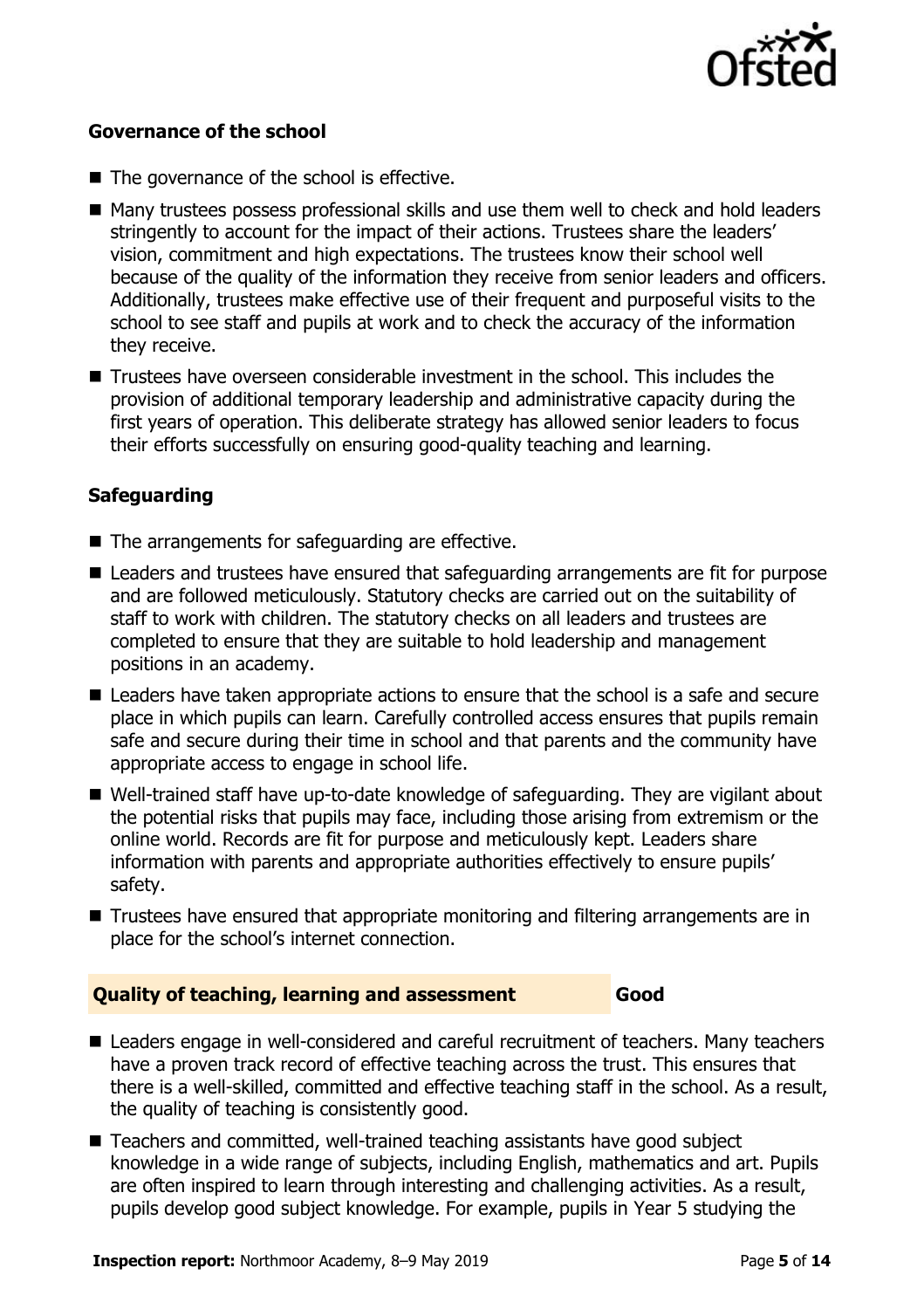

work of LS Lowry were able to articulate how he used 'subdued' colours. They could also talk about his development of the people in his paintings from stickmen.

- Teachers make good use of questioning to probe and check the understanding of pupils by frequently requiring pupils to explain how they arrived at their answers. Teachers typically use their assessments well to identify pupils' misconceptions and swiftly address them. However, occasionally, teachers do not follow the school's feedback policy.
- Writing is taught with increasing complexity across the school to systematically develop pupils' knowledge of the spelling, punctuation and grammar needed in English to convey meaning effectively. This results in pupils, including those who speak English as an additional language, developing their skills in reading and writing well. Teaching makes use of the opportunities to write in different styles in other subjects. However, sometimes the over-use of 'cloze procedures' or templates to scaffold pupils' writing limits most-able pupils' confidence to apply their knowledge and skills independently.
- Reading is taught effectively in school. Children in early years receive high-quality teaching in phonics from the outset. This continues in key stage 1. Reading books are closely matched to pupils' phonic abilities. A well-established scheme of reading books is used to develop pupils' understanding further as they progress. However, the provision of the teaching of phonics to pupils in key stage 2 who have little or no understanding of the English language is more limited.
- **Pupils have limited access to a broad range of texts to support their love of literature.** Leaders have correctly prioritised reading as an aspect for development. They are taking appropriate actions to enhance the quality of its teaching and to give pupils access to a wider range of texts. However, the impact of these actions is not fully embedded.
- Mathematics is taught well in school. Teachers sequence learning activities that systematically develop pupils' good understanding of mathematical concepts. For example, pupils in lower key stage 2 were able to confidently explain how they used inverse operations to balance equations and find missing numbers. However, sometimes, teachers underestimate the capabilities of the most able pupils and do not make tasks challenging enough to allow them to learn from their mistakes.
- Teachers demonstrate the same high expectations in other subjects across the curriculum as they do in mathematics and English. Pupils' work in books is typically of a very high standard of presentation across all subjects. Teachers develop pupils' knowledge systematically. For example, in music in key stage 1, pupils deepen their knowledge of time and rhythm through practical sessions. They learn to play different instruments with increasing confidence. However, the opportunities for the most able pupils to excel in subjects other than reading and writing and to develop their knowledge and understanding at greater depth is more limited.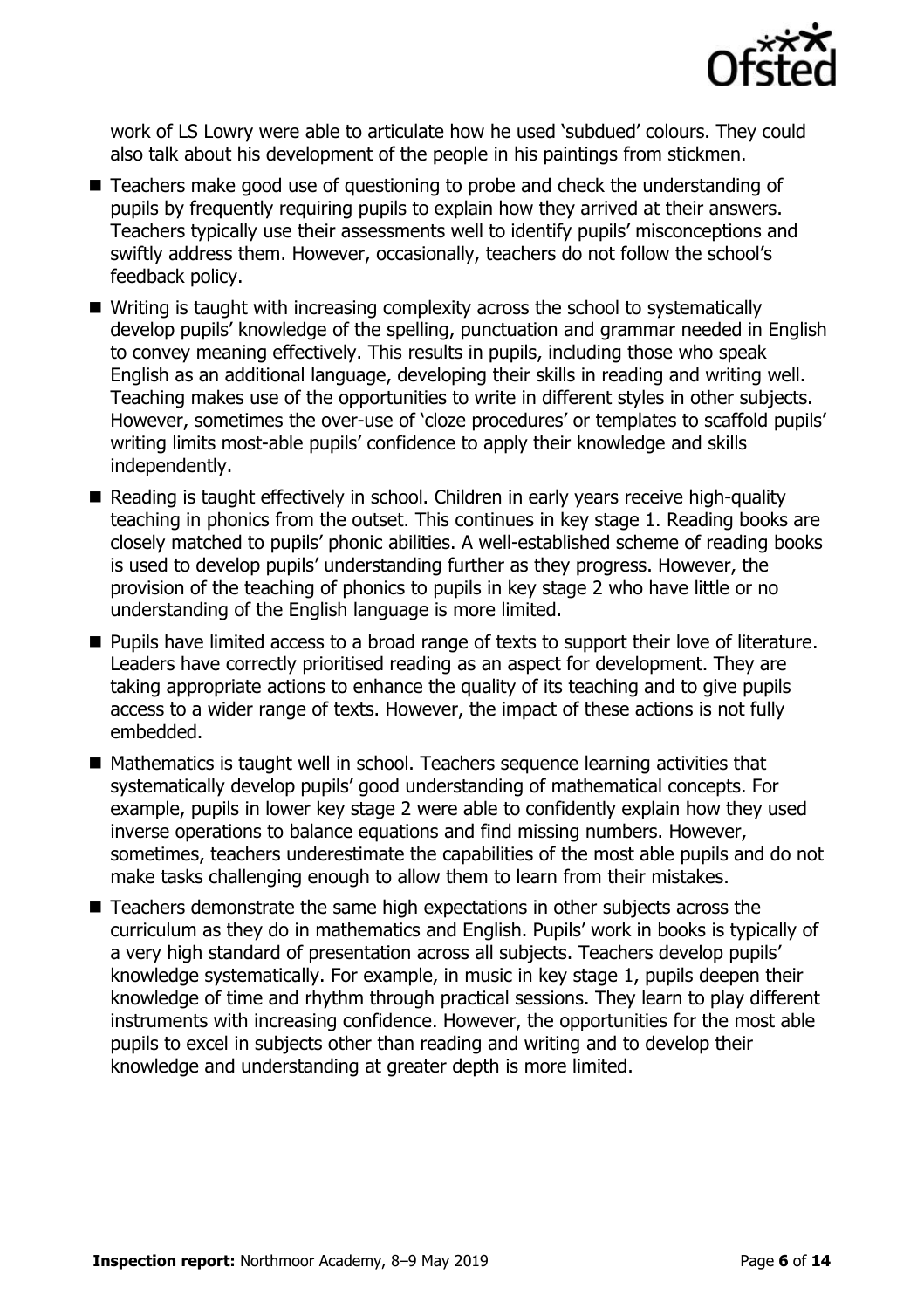

#### **Personal development, behaviour and welfare <b>COUTS** Outstanding

#### **Personal development and welfare**

- The school's work to promote pupils' personal development and welfare is outstanding.
- **Pupils'** personal development and welfare are key strengths of this school and the foundation from which pupils thrive and make progress. Pupils know how to stay safe and healthy, including while online, because of the quality of education they receive. Pupils recently demonstrated their knowledge and understanding of the risks of identity theft and online fraud in presentations they gave to the local mayor in the council chamber.
- Leaders and staff frequently go the extra mile to promote an inclusive ethos. Families who are new to this country are strongly supported to learn English through additional language lessons. Leaders provide opportunities for families to share experiences and talk about any worries or concerns they may have. Families get guidance to help them to feel part of the local community. For example, as a result of parental requests, in collaboration with parents, staff planned a family trip that made use of the local transport systems. As a result, more families now make confident use of the local trams to provide their children with access to wider educational experiences.
- **Pupils have many opportunities to develop their confidence and personal self-esteem** by undertaking roles of responsibility. These roles include opportunities to contribute their opinions about school development priorities to the school's and the trust's senior leaders by serving on the 'Children's Leadership Team'. Other pupils accept the mantle of responsibility through their roles as 'play buddies', 'eco champions' and 'junior translators'. Additionally, older pupils develop their economic understanding by running effective enterprise activities to support the school's fair and end-of-year celebrations.
- **Pupils demonstrate a deep understanding of equality and diversity because of the** teaching they receive in this multicultural and harmonious learning community. They have an excellent understanding of the different types of bullying. Those that spoke with inspectors said that there is hardly any bullying. They were confident that teachers would act swiftly to deal with any concerns they might have.
- The school has excellent relationships with outside agencies. Leaders are proactive in seeking additional advice and guidance from the trust and the local authority, when appropriate, to protect pupils from harm.
- Many pupils have limited experiences of English culture, history and language. Leaders' dedicated promotion and development of extra-curricular activities, including a residential visit, mean that opportunities abound for pupils to expand their experiences. As a result, pupils' spiritual, moral, social and cultural development is strongly promoted alongside that of their academic achievement.

#### **Behaviour**

■ The behaviour of pupils is outstanding.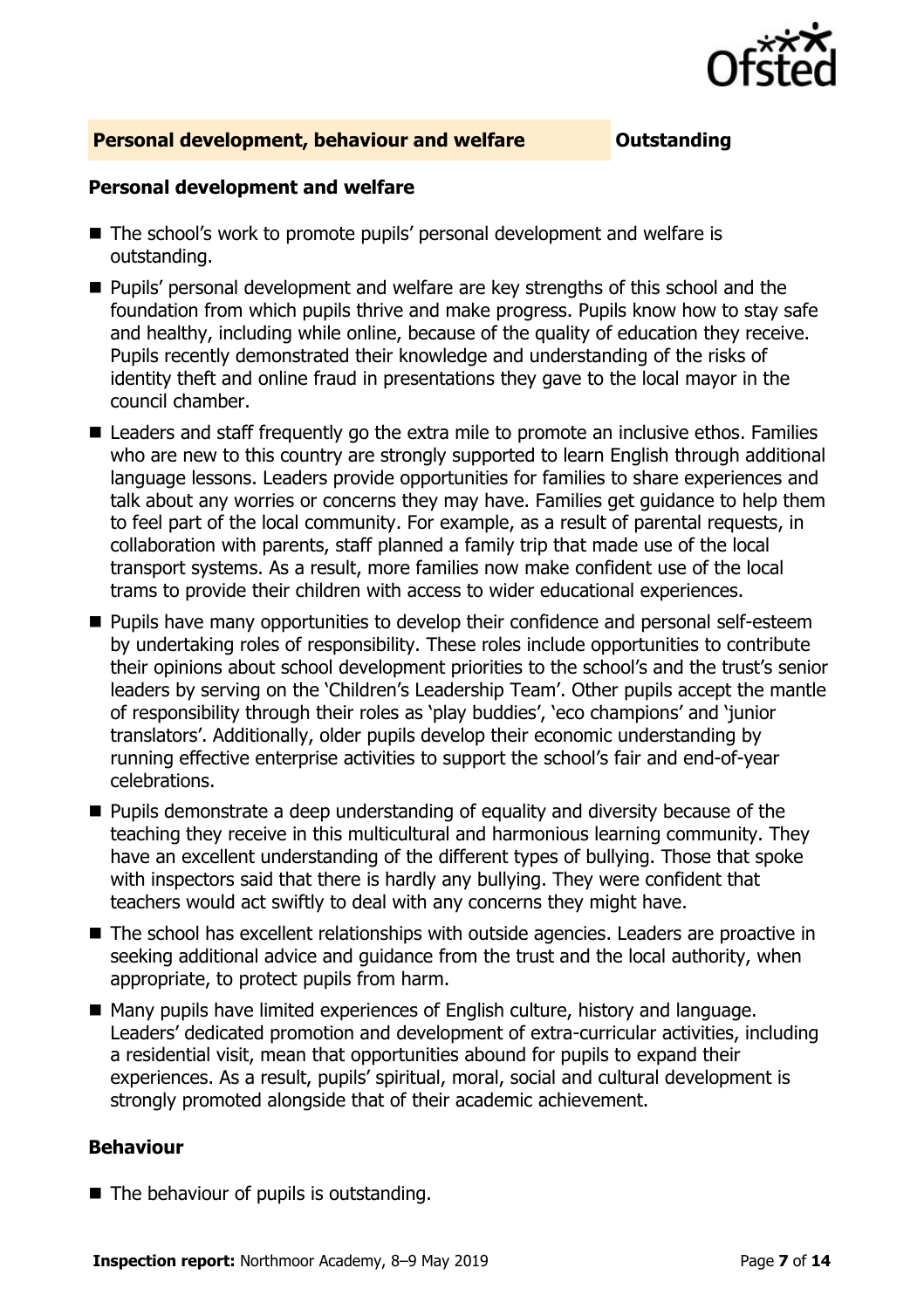

- Pupils demonstrate exemplary conduct around the school.
- As a result of the excellent professional relationships between adults and pupils, the school is a calm, harmonious community where trust and respect are mutual.
- **Pupils are proud of their school and what it does for them. Attendance rates are in line** with national averages. Persistent absences without good reasons for being absent are diminishing swiftly.
- Exclusions from school are extremely rare and consistently well below the national average for primary schools. This demonstrates how effective leaders' strategies are in supporting those pupils who want a fresh start in the school following periods of turbulence in their education.

#### **Outcomes for pupils Good**

- Many pupils join the school soon after arriving in this country. The care and quidance provided by school staff ensure that pupils swiftly settle to become positive contributors to the learning community. Additionally, high numbers of pupils join the school through the fair access programme, often for a fresh start following interruptions to their education brought about by exclusion or prolonged trips to their family's country of origin. Despite these factors, all pupils, including children in early years, get a good start to their education. However, a high proportion of pupils have not yet spent sufficient time in school to ensure that they reach the expected standards for their age in reading, writing and mathematics. Consequently, attainment outcomes in end-of-key-stage national assessments are below average in all key stages.
- In key stage 2, the few pupils who have suitable historical assessment information to identify their starting points make strong progress. In 2018, published progress for these pupils was well above average in writing and above average in mathematics. Progress was weaker in reading, and in line with the national average. Work in pupils' books and externally moderated teachers' assessments confirm that pupils make good progress. Attainment is rising swiftly. This particularly applies to those pupils who have benefited from being in the school for a longer period and who have received goodquality teaching.
- Most-able pupils sometimes do not receive the challenge to work and attain at the higher standards in some subjects. This is particularly the case in mathematics and in subjects other than English. Consequently, the proportion of pupils attaining higher standards is low and below national averages.
- **Pupils in key stage 1 make good progress in their acquisition of phonics knowledge** because of the high-quality teaching they receive. As a result, they quickly develop basic phonic skills to be able to decode the pronunciation of words. However, their understanding of meaning and their range of vocabulary frequently lag behind that which would be expected for their age. This is because of their limited experiences of the English language prior to joining the school from abroad. All pupils who did not attain the expected score in the Year 1 phonics check, typically due to their recent arrival in the country, did successfully reach the expected standard in the Year 2 recheck. This was because of the quality of teaching they received.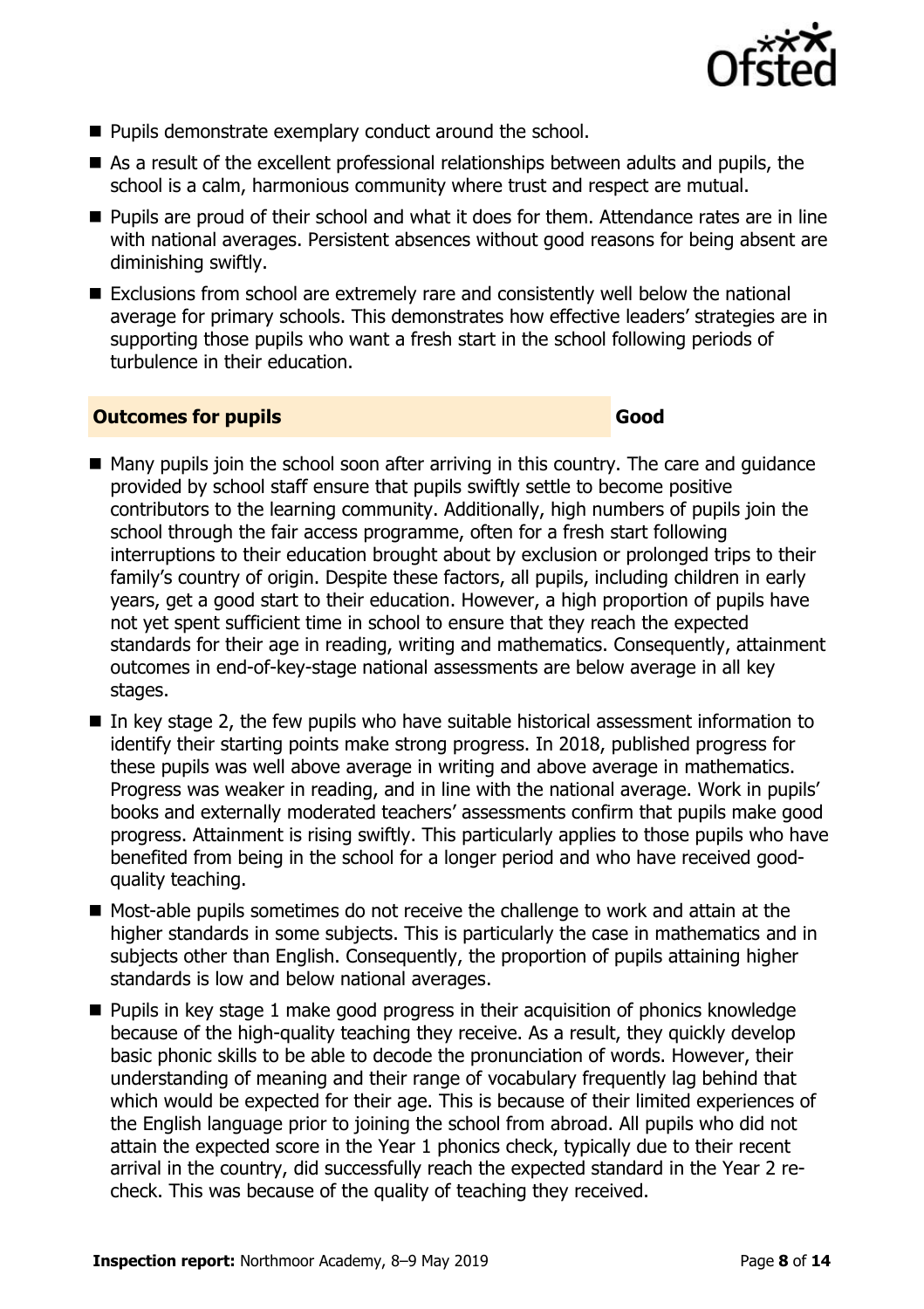

- In key stage 2, pupils develop their understanding of basic reading skills. However, they often find more complex comprehension tasks more difficult because of their limited range of vocabulary. For the international new arrivals, this is due to their lack of knowledge of English phonics. These pupils often have limited experience of a broad and rich range of English literature. Leaders have implemented appropriate actions to address these weaknesses. Leaders provide pupils with access to additional reading material to improve their outcomes in reading. However, it is too soon to see the impact of these actions.
- Pupils' work in subjects other than English and mathematics is of a good standard. In art, pupils demonstrate a good understanding of a wide range of artistic techniques, including pointillism. Pupils study a number of different artists. Pupils' learning in other subjects includes appropriate educational visits and/or practical experiences. This ensures that pupils develop the cultural capacity they need to succeed in their next stages of education. However, opportunities for the most able pupils to develop their knowledge and understanding at greater depth are sometimes limited.
- **Pupils with SEND make good progress from their starting points because of the** support and teaching they receive.

#### **Early years provision Good Good**

- The leadership and management of early years are good. Leaders have a good understanding of the strengths, weaknesses and the priorities for further improvement. They share the high expectations and clear vision of senior leaders in the school and communicate these well to other staff in early years. However, leaders' accountability for the evaluation of assessment information and the checks on the quality of teaching are not fully developed.
- Leaders have ensured that all statutory welfare requirements are met. Safeguarding is effective and of a similar high standard to that seen across the rest of the school.
- Most children enter Nursery and Reception with levels of development that are below those typical for their age. Additionally, a high proportion of children join during the Reception Year. This has a considerable impact on published data. This shows that the proportion of children attaining a good level of development is well below the national average.
- Children benefit from good teaching in early years. Well-trained teachers and teaching assistants use questioning effectively to deepen children's understanding and address any misconceptions they might have. Teachers and teaching assistants identify children's interests and use them well to develop their next steps in learning through structured play and learning activities. This was evident in Nursery, where children were developing their communication and collaboration skills through role play in the 'Ice-cream Parlour'.
- Children also have good opportunities to develop their understanding of caring for others. An example of this is how they look after Ryan the gosling and Gizmo the goose. However, sometimes teachers and teaching assistants do not promote independent learning, particularly when children are outdoors.
- Phonics is taught exceptionally well and achievement in phonics is rising. Children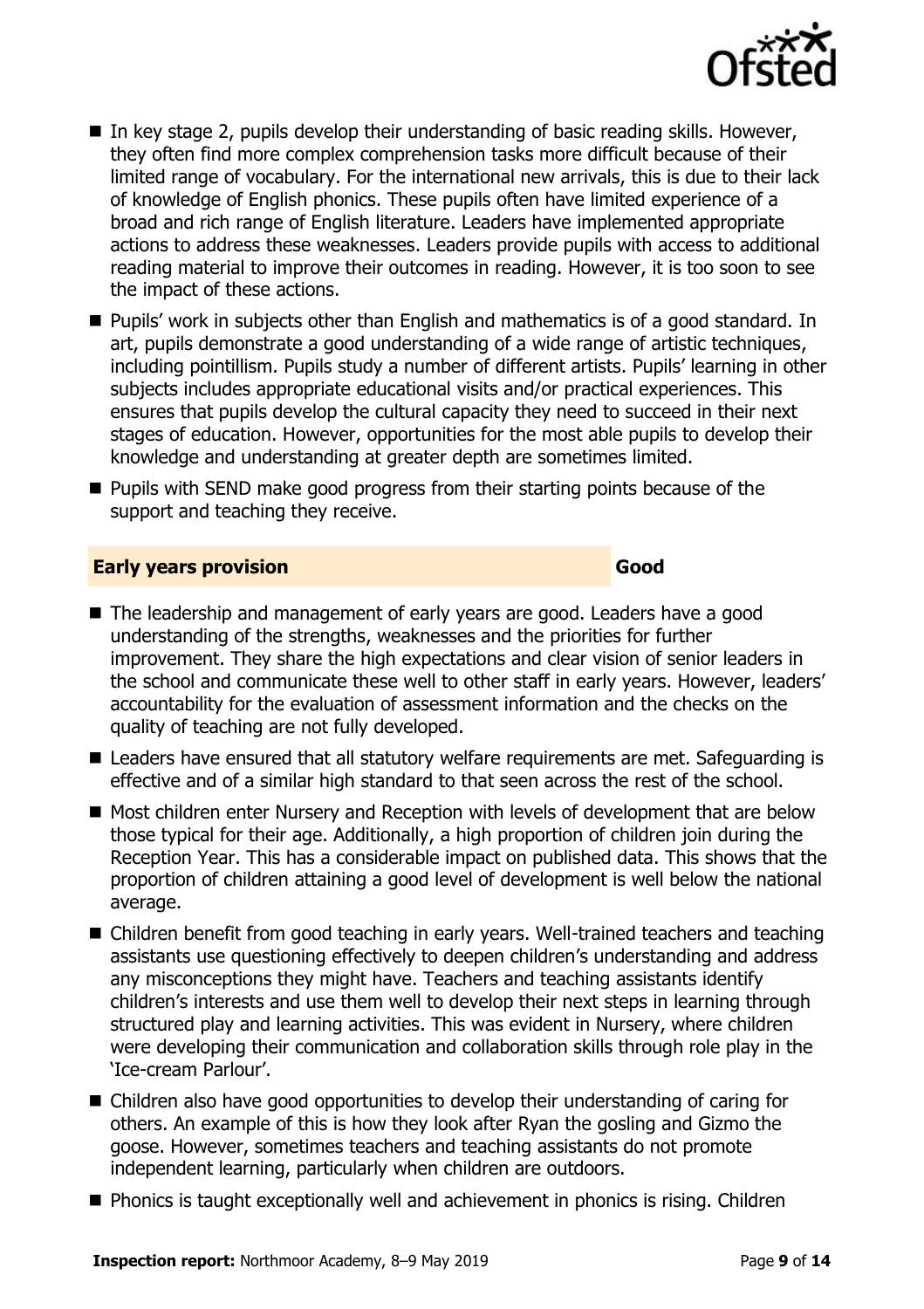

quickly develop their phonic skills, which are used as the bedrock to the teaching of early reading. They also have many opportunities to apply their phonics in their independent early writing.

■ Teachers use assessment effectively to identify and plan a wide range of exciting, focused activities that engage children. Consequently, children across Nursery and Reception make good progress from their starting points. However, the progress that boys make is not as strong as that of girls. It is too soon to see the impact of leaders' actions to promote the progress made by boys. Children benefit from a vibrant and well-resourced learning environment, both indoors and outdoors. A range of varied learning activities that engage children's imagination are routinely made available. This is stronger in the indoor learning environment, where children have more opportunities to develop their independence.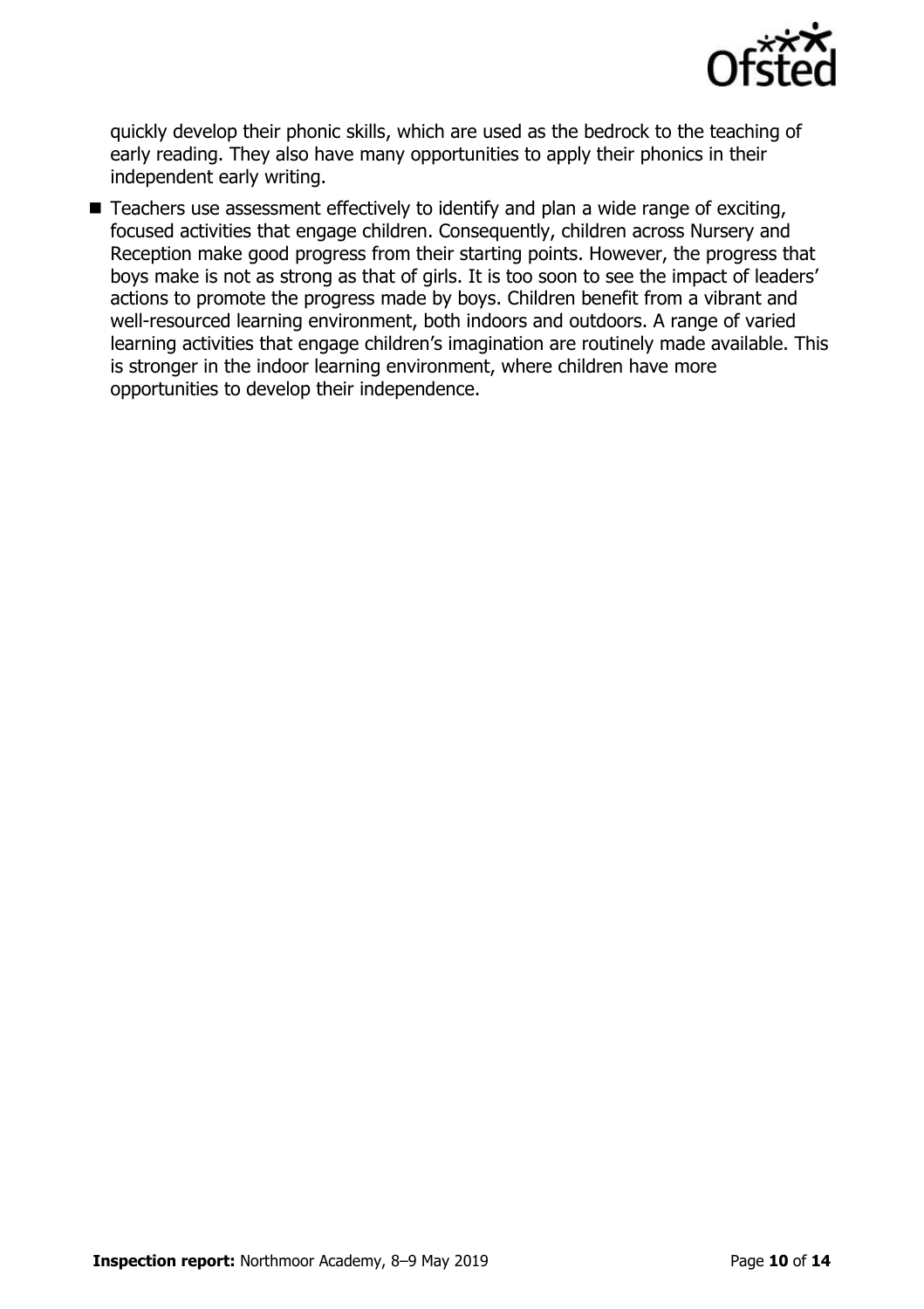

# **School details**

| Unique reference number | 142412   |
|-------------------------|----------|
| Local authority         | Oldham   |
| Inspection number       | 10087788 |

This inspection of the school was carried out under section 5 of the Education Act 2005.

| Type of school                      | Primary                            |
|-------------------------------------|------------------------------------|
| School category                     | Academy sponsor-led                |
| Age range of pupils                 | 3 to 11                            |
| <b>Gender of pupils</b>             | Mixed                              |
| Number of pupils on the school roll | 530                                |
| Appropriate authority               | Board of trustees                  |
| Chair                               | Paul Makin                         |
| Principal                           | Jessica Hainsworth                 |
| Telephone number                    | 0161 260 0482                      |
| Website                             | www.northmoor.theharmonytrust.org  |
| <b>Email address</b>                | info@northmoor.theharmonytrust.org |
| Date of previous inspection         | Not previously inspected           |

#### **Information about this school**

- This was the first inspection of Northmoor Academy since it opened in September 2016. Northmoor is part of the Harmony Trust and as such does not have a governing body. Governance is undertaken by the board of trustees who are supported by a number of officers, including the chief executive officer of the trust.
- Northmoor Academy is a larger-than-average school that has unexpectedly and rapidly grown in size since its opening in every year group. This is in response to the shortage of school places in the Metropolitan Borough of Oldham.
- $\blacksquare$  The mobility of pupils is extremely high. In 2017/18, the mobility of pupils was approximately 60%. In the current year, it is nearly 40%. During 2017/18, 450 pupils were on roll at some point during the year. However, only 150 of them had completed a full year of education at Northmoor.
- The majority of pupils are of 'any other white background', and 40% of pupils are new to the United Kingdom since 2017. Over 30 languages are spoken in the school.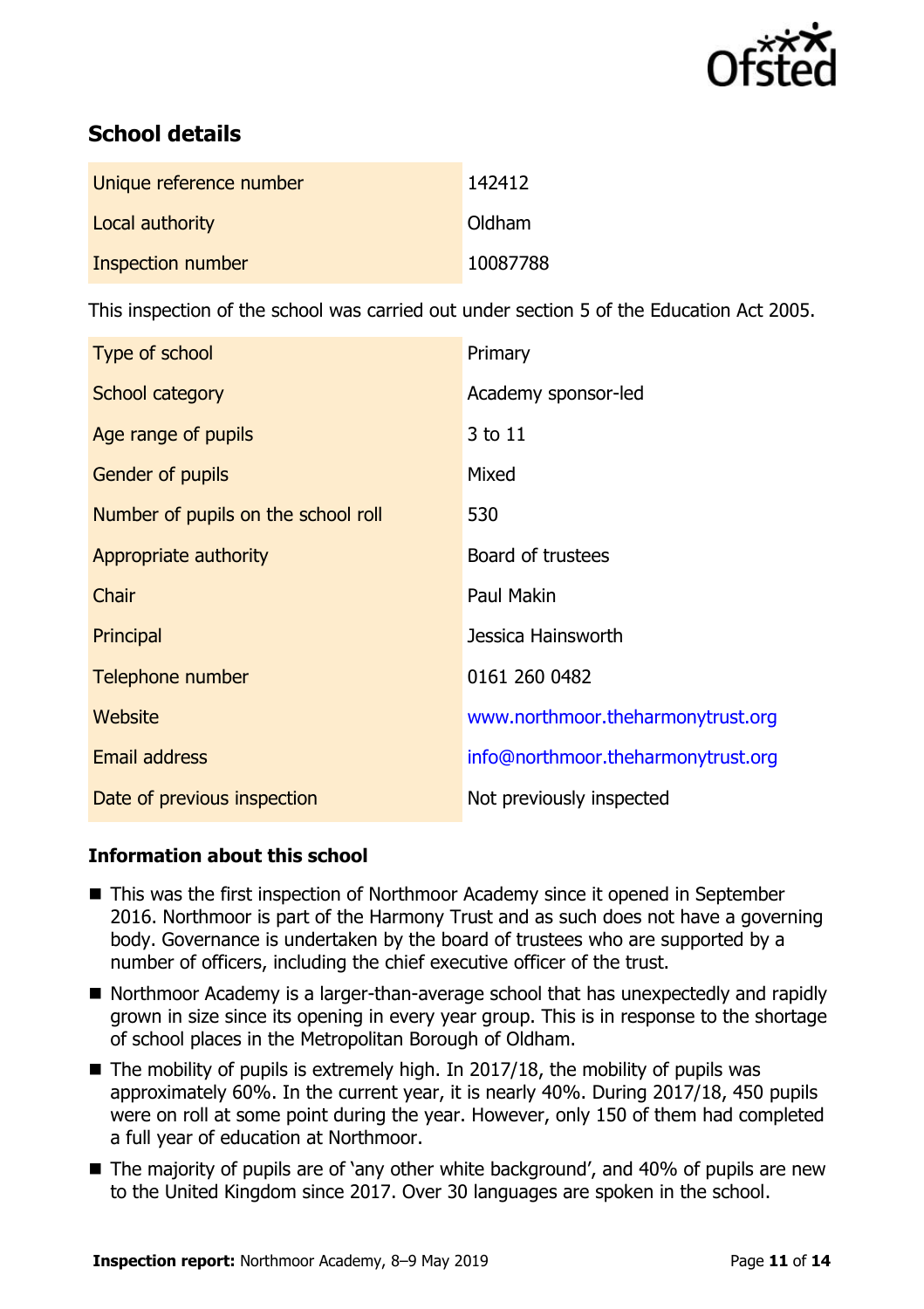

- The proportion of disadvantaged pupils supported by the pupil premium funding is higher than average.
- The proportion of pupils with SEND is above average. The proportion of pupils who have an education, health and care plan is below average.
- The school provides a breakfast club that is available to all pupils and their families.
- $\blacksquare$  The school does not use any alternative provision.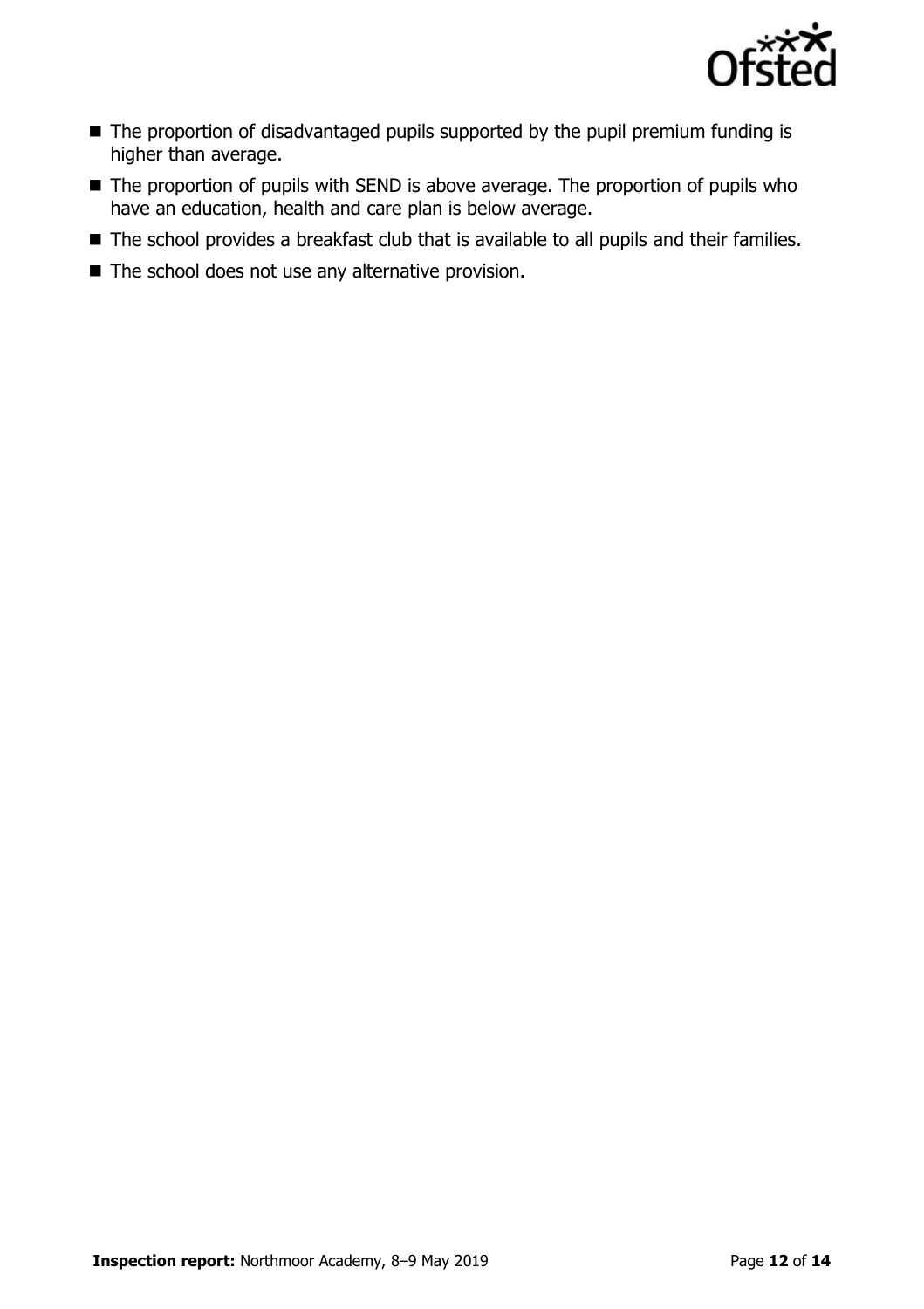

## **Information about this inspection**

- Inspectors observed a range of learning and recreation activities, including parts of lessons, and looked at pupils' work. They listened to pupils reading and talked with pupils about their lessons and school life.
- Meetings were held with the executive principal head of academy and a range of subject leaders, including the SENCo, who is the senior leader responsible for special educational needs. Inspectors spoke with representatives of the multi-academy trust's board of trustees and the chief executive officer of the trust. A telephone conversation was held with the chair of the trustees.
- **Inspectors observed the school's work and scrutinised documentation relating to pupils'** progress and to school management, including the arrangements to ensure that pupils are kept safe.
- **Inspectors spoke with parents and staff and took account of the 13 responses to the** online parent questionnaire, Parent View. The inspectors also took account of the 12 responses to the staff questionnaire and the 12 responses to the pupil questionnaire.

#### **Inspection team**

| John Nixon, lead inspector | Her Majesty's Inspector |
|----------------------------|-------------------------|
| <b>Schelene Ferris</b>     | Ofsted Inspector        |
| Julie Barlow               | Her Majesty's Inspector |